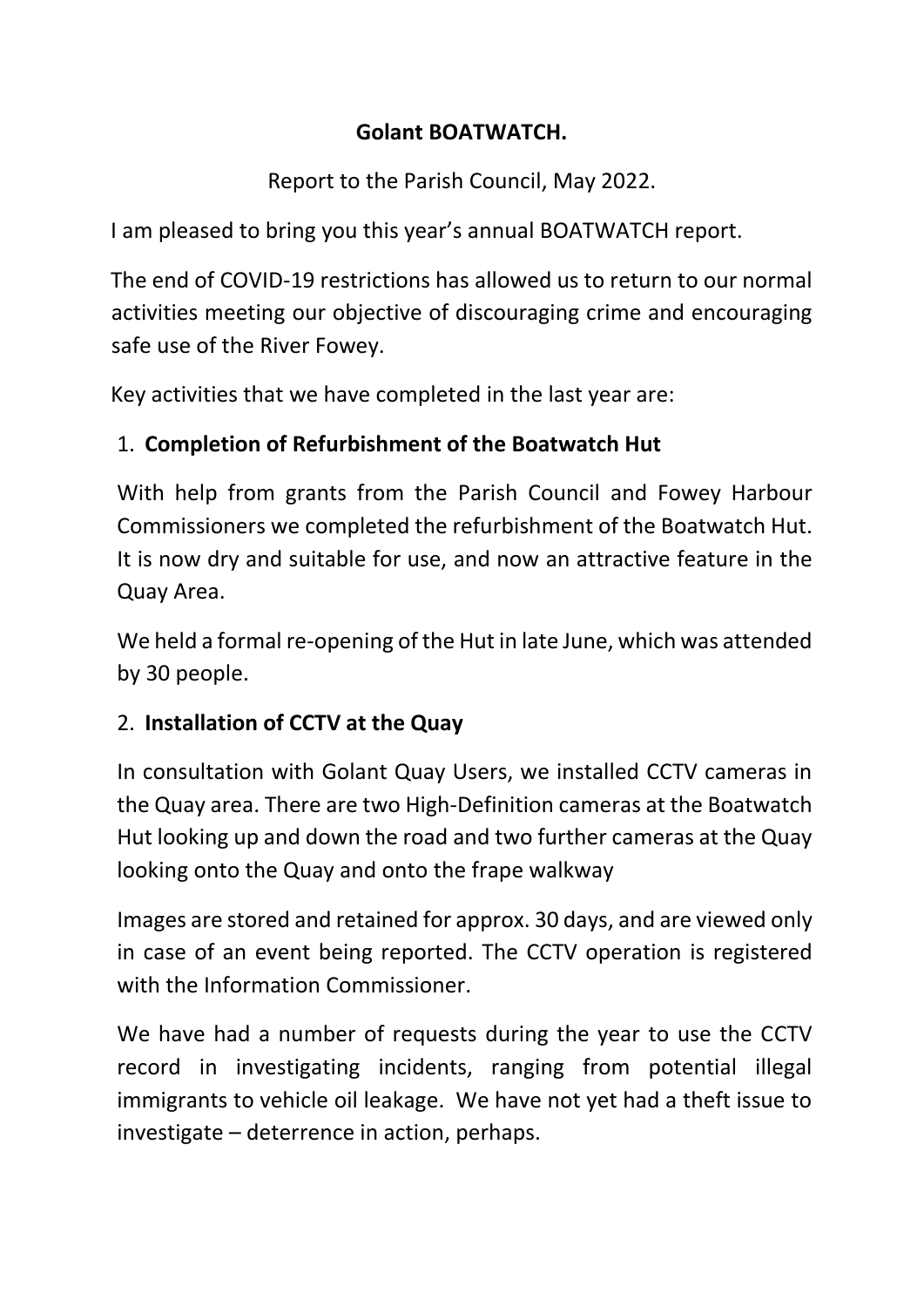#### 3. **Flotilla Patrols**

Two on-the-river evening flotilla patrols were held in July and August. Each had a splendid turnout of around 20 boats and 40-50 people.

Both flotillas travellied down to Fowey and Polruan, to show a visible presence of Boatwatch on the river, before returning to Pen Pol for a social occasion.

We will hold two flotilla meetings again in 2022, including a Jubilee event.

## 4. **Return to Normal Patrols and Observation of the River**

We have restarted the use of the Boatwatch Hut and our normal programme of river observation.

## 5. **Virtual Patrols, Facebook and e-mail alerts**

During lockdown we started video patrols to let boat owners not able to get to the river see the condition of their boats. This has proved very popular. We have continued this service through the winter months, and will do so in the future.

The Boatwatch Facebook site continues to prove an excellent way for us to reach-out well beyond the Parish, with frequent postings about activities and problems on the river and links to relevant marine related stories. In addition, our members (and friends) also receive regular updates on Boatwatch activities and bulletins on marine related issues.

# **6. Village Hall Events**

We have been able to restart our normal village hall events, with a delayed 2021 AGM being held in Spring 2022. This was attended by over 50 people, including the Harbourmaster and the Police, and included a talk by Border Force.